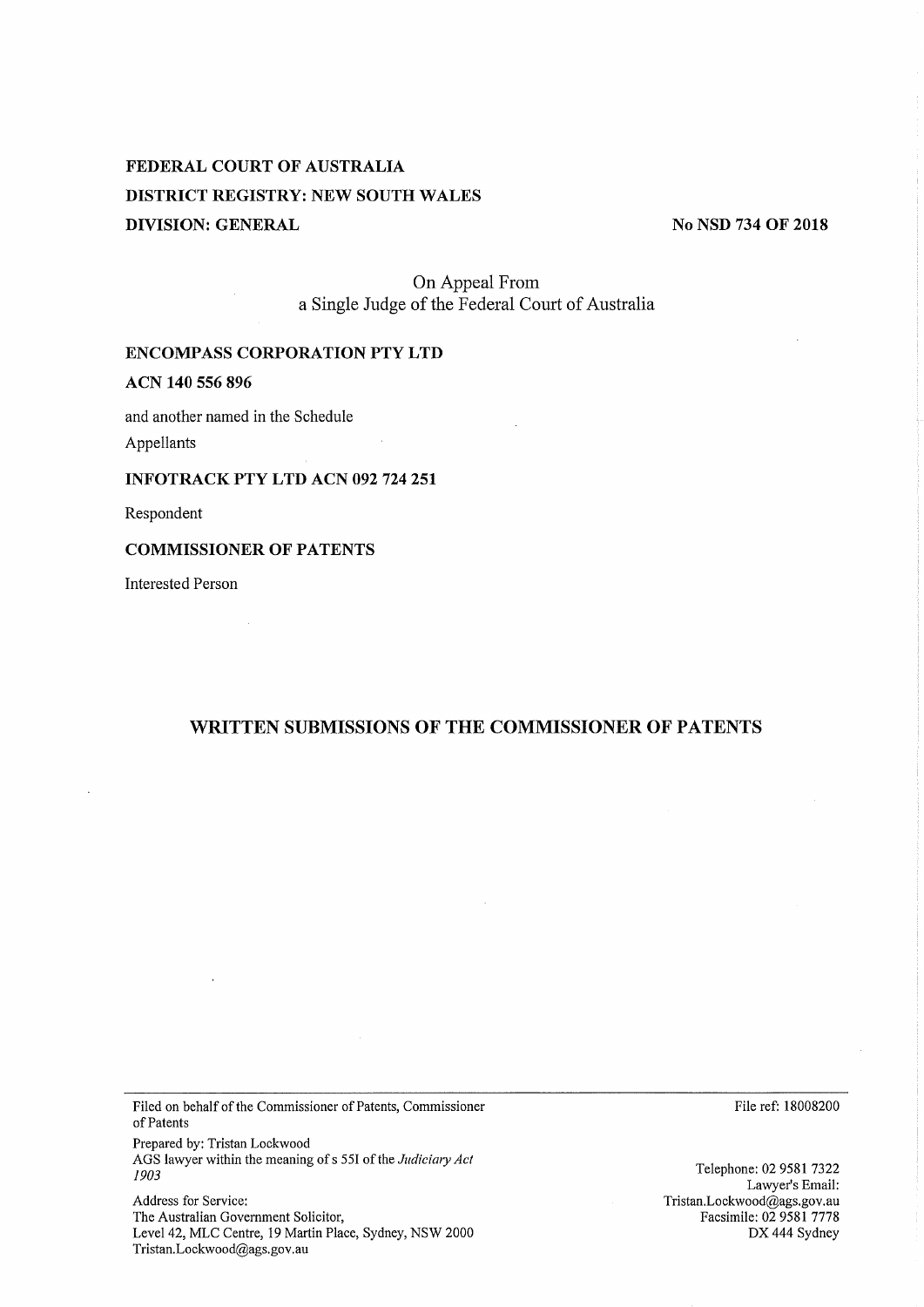#### PART I THE GROUNDS OF APPEAL

- $1.$ The Commissioner confines herself to addressing manner of manufacture, which is raised by grounds 1 to 7 inclusive (Grounds) in the Amended Notice of Appeal. Thus, the Commissioner's submissions deal only with the matters raised in Part C of the Appellants' Outline of Submissions (AOS). The Grounds broadly identify two contentions.
- 2. *A s to the first contention:* the Appellants advance the following propositions, which may be distilled from the Grounds. *First*, to constitute a manner of manufacture, an invention need only bring about an artificially created state of affairs the significance of which is economic: Ground 2. **Secondly**, subject to those criteria being satisfied, in the case of an invention implemented by use of a computer, the invention need only result in a new or enhanced use of a computer to constitute an 'improvement in a computer' and thus a new manner of manufacture: Ground 4; see also Ground 1. **Thirdly**, if the primary judge did not err in the application of existing authority (viz *Research Affiliates LLC v Commissioner of Patents* (2014) 227 FCR 378 (RA) and *Commissioner of Patents v RPL Central Pty Ltd* (2015) 238 FCR 27), that authority is wrong: Ground 6.
- 3. *A s to the second contention:* the Appellants contend that the primary judge erred in his Honour's application of *RA*, *RPL* and *CCOM Pty Ltd v Jiejing Pty Ltd* (1994) 51 FCR 260: Grounds 3, 4, and 5; see also Grounds 1, 2 and 7.
- 4. The Commissioner respectfully submits that these contentions should not be accepted. For the reasons outlined below, they challenge well-established jurisprudence of manner of manufacture, and involve a mischaracterisation of the primary judge's reasons. In summary, to determine whether an invention is a manner of manufacture and thus proper subject matter for letters patent, attention must be directed to the substance of the claimed invention, not its form. This task is to be undertaken on a case-by-case basis. In the context of computerimplemented methods, a range of matters may be relevant, but a key consideration will be whether the ingenuity in the invention resides in the way in which the method is implemented in the computer, in which case it may be patentable, or whether that ingenuity lies in what is otherwise an unpatentable business method or scheme, in which case it will not be.

### PART II MANNER OF MANUFACTURE JURISPRUDENCE

5. Section 18 of the *Patents Act 1990* (Cth) sets out the necessary conditions for a patentable invention: *Apotex Pty Ltd v Sanofi−Aventis Australia Ply Ltd* (2013) 253 CLR 284 per French CJ at 296; *D 'Arcy v Myriad Genetics Inc* (2015) 258 CLR 334 per French CJ, Kiefel, Bell and Keane JJ at [11]-[12]. Among others, the invention must be 'a manner of manufacture within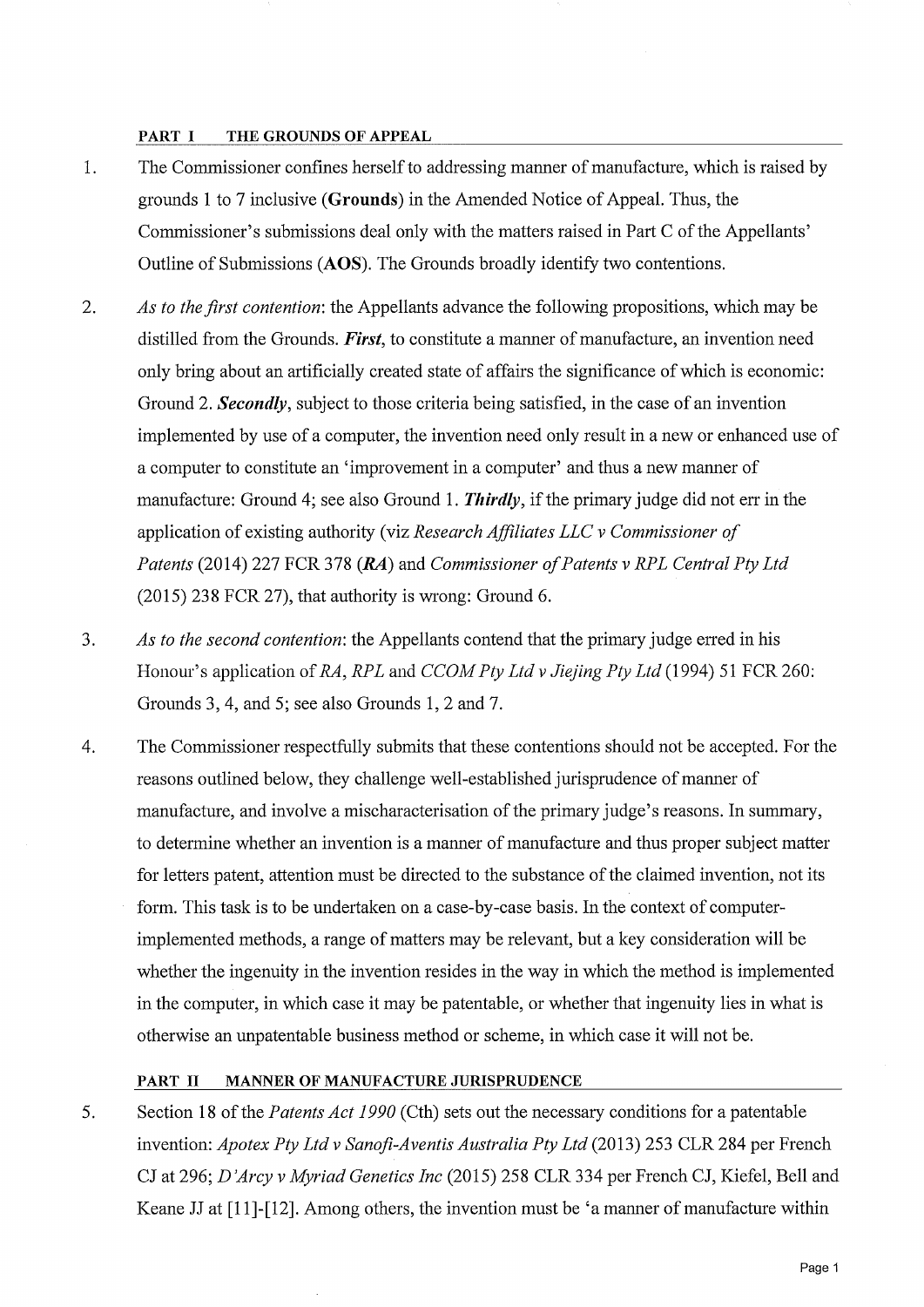the meaning of section 6 of the Statute of Monopolies': s 18(1A)(a) of the Act (concerning innovation patents).

- 6. Within the corpus of authorities concerning manner of manufacture, *National Research Development Corporation v Commissioner of Patents* (1959) 102 CLR 252 (per Dixon CJ, Kitto and Windeyer JJ) is the *locus classicus.* The Court found thus. *First* (at 269), the relevant inquiry is whether the invention in issue is a proper subject of letters patent according to the principles which have been developed for the application of s 6 of the *Statute of Monopolies. Secondly* (at 275), to be a manner of manufacture, a process must offer some material advantage of economic value; viz it must belong to a useful art as distinct from a fine art. *Thirdly* (at 276), the mode or manner by which an invention provides some new and useful effect, and thus an improved result, may involve patentable subject matter. The new and useful result must be observable in 'something'; however, that 'something' need not be an article; it may be 'any physical phenomenon in which the effect, be it creation or merely alteration, may be observed'. *Fourthly* (at 277), in addressing the process the subject of the dispute before it, the Court answered the question it posed (see the *first* point above) by reference to the two conclusions it reached (identified in the *second* and *third* points above), observing that the process had 'as its end result an artificial effect' constituted in a 'product' (which is to say 'something') the significance of which is economic. Importantly, the Court cautioned (at 271) that 'any attempt to state the ambit of s 6 of the *Statute of Monopolies* by precisely defining "manufacture" is bound to fail' and, further, 'to attempt to place upon the idea the fetters of an exact verbal formula... would be unsound to the point of folly'.
- 7. The Court in *NRDC* also affirmed (at 262) the application of the proposition illustrated by *Commissioner of Patents v Microcell Ltd* (1958) 102 CLR 232, that the use of a known substance for a new but analogous purpose, for which its known properties make it suitable, is not a proper subject of letters patent under these principles.
- 8. In *Myriad,* the High Court further considered the principles of manner of manufacture derived from *NRDC. Myriad* addressed three issues in particular: *first*, the need to focus on the substance of the invention and not its form (viz how it has been claimed); *secondly,* the meaning of 'artificial state of affairs'; and, *thirdly,* how to answer the question posed by the Court in *NRDC* (as to which see the *first* point in [6] above).
- 9. As to the first issue, *Myriad* makes plain that the way in which a claim is drafted cannot transcend the reality of what is in suit: monopolies are granted for inventions, not for the inventiveness of the drafting with which their applicants chose to describe them. Thus, the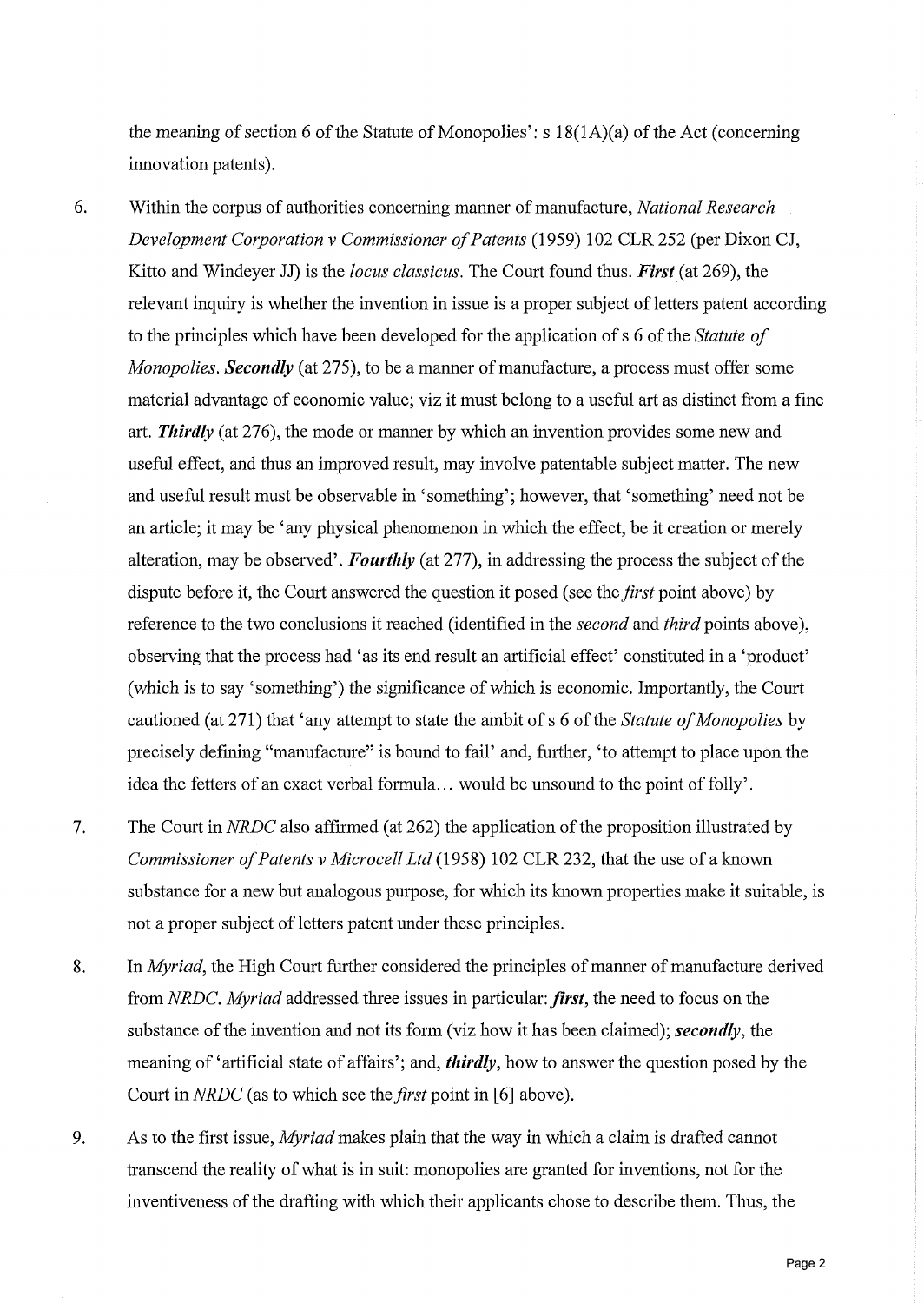matter must be looked at as one of substance, and effect must be given to the true nature of the claim: Gageler and Nettle JJ at [144]; see also French CJ, Kiefel, Bell and Keane JJ at [6], [87]−[88] and [94] and Gordon *J passim,* esp. [255]. At [145], Gageler and Nettle JJ cited *RA* with approval, where the Full Court said (at [107]) that an 'invention is to be understood as a matter of substance and not merely as a matter of form'. Thus '[i]f a claim drafted as a product claim is in truth a "'disguised' process claim", it will be treated as such' (at [145], citations omitted).

- 10. As to the second issue, Gageler and Nettle JJ observed, consistently with *NRDC*, that '[f] or a claimed invention to qualify as a manner of manufacture it must be something more than a mere discovery' and, further, '[t]he essence of invention inheres in its artificiality or distance from nature' and thus 'the question is whether the subject matter of the claim is sufficiently artificial, or in other words different from nature, to be regarded as patentable': [126]; see also [165]. Gageler and Nettle JJ also referred to *Microcell* as support for the proposition that the subject matter of a claim must have about it the quality of inventiveness; for know applications of known substances, novelty in the mode of use is to be distinguished from novelty of purpose: [131]. (Cf. Ground 4.)
- 11. As to the third issue, all members of the Court in *Myriad* held that *NRDC* was not expressing any 'test' by which the Courts are to assess whether a claimed invention is a manner of manufacture: French CJ, Kiefel, Bell and Keane JJ at [20]−[21]; Gageler and Nettle JJ at [166]-[167]; Gordon J at [172]ff. French CJ, Kiefel, Bell and Keane JJ unequivocally stated that the mere existence of a 'new and useful effect' being 'an artificially created state of affairs' providing economic utility does not 'mandate a finding of inherent patentability' (a [21]) and further that '[i]t was not intended as a formula exhaustive of the concept of manner of manufacture' (at [20]). Their Honours concluded (at [22]-[23]) that such an approach would be an 'unduly narrow characterisation of the effect of the decision in *NRDC*', i.e. 'to suggest that it establishes a "test" for patentability'. (Cf. Ground 2.) Instead, their Honours held that by reason of 'existing principle derived from the *NRDC* decision' various factors may be relevant. In so doing, their Honours held that *NRDC 'authorised* a case−by−case methodology' ([23]). See also Gordon J at [221], citing *Apotex* at [16]−[29]. Accordingly, the relevant inquiry remains that stated in *NRDC:* is the invention in issue a proper subject of letters patent according to the principles which have been developed — by the case law — for the application of s 6 of the *Statute of Monopolies*?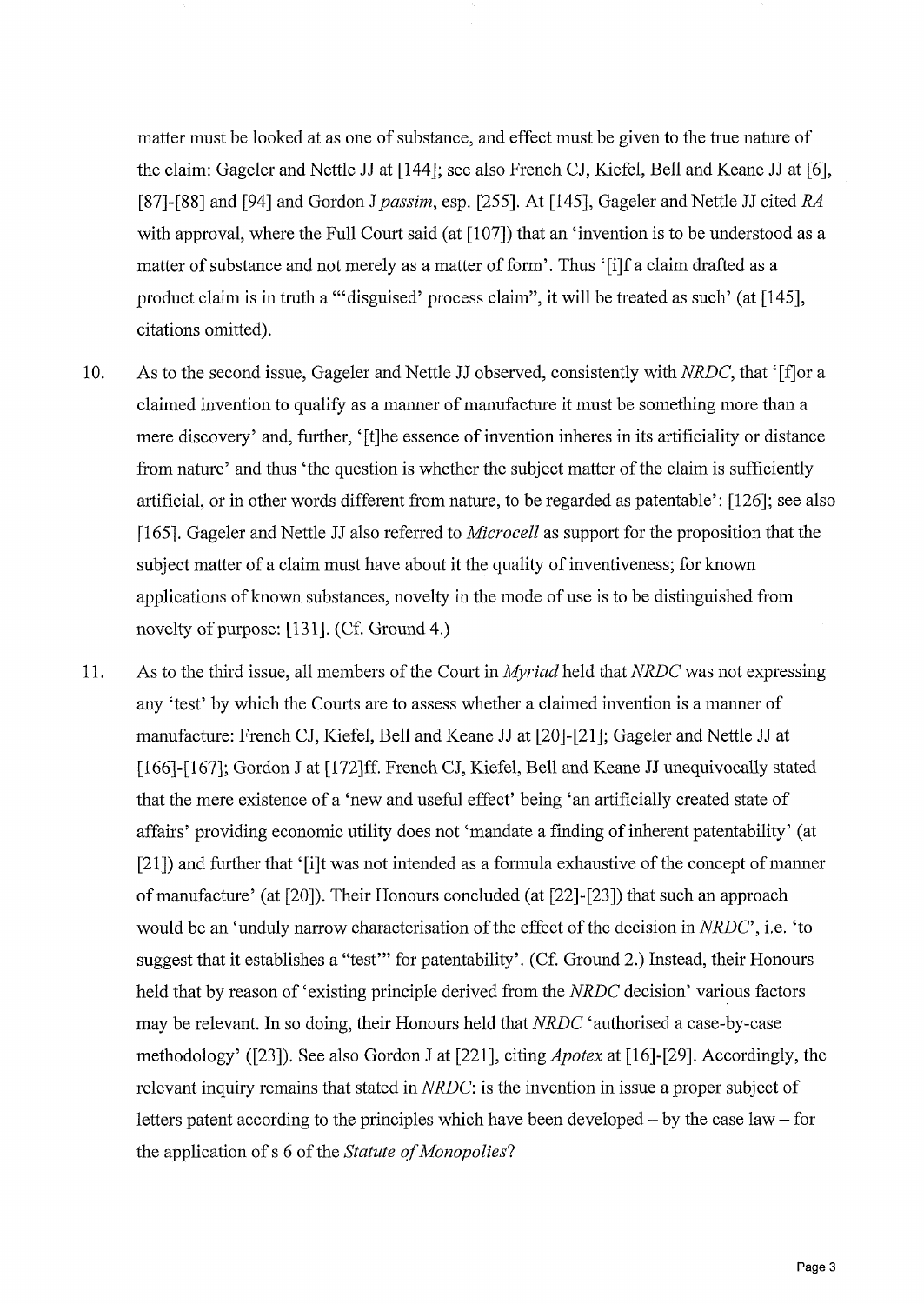#### PART III COMPUTER IMPLEMENTED METHODS

- 12. In this case, the Full Court is asked to consider whether a particular computer-implemente method is a manner of manufacture. In previous cases, this has given rise to the question whether, having regard to the substance of the invention in suit, it is no more than a mere scheme which the Courts have never considered patentable.
- 13. *Grant v Commissioner of Patents* (2006) 154 FCR 62 warrants particular consideration. After declaring that the patent before it claimed "intellectual information", mere working directions and a scheme', at [47] the Full Court explained that what was missing was 'some [necessary] "useful product", some physical phenomenon or effect resulting from the working of a method for it to be properly the subject of letters patent'. The Court continued by stating that, '[w]hile a mere scheme or plan is not the proper subject of a patent, an alleged invention which serves a mechanical purpose that has useful results does not become such an unpatentable scheme or plan merely because the purpose is in the carrying on of a branch of business'. The Court also addressed early UK authority on computer implementations: see [18], discussing *Burroughs Corp (Perkins) Application* [1974] RPC 147 and *International Business Machines Corporation's Application* [1980] FSR 564 (UK decisions). These authorities were the subject of consideration in *IBM v Commissioner of Patents* (1991) 33 FCR 218, *CCOM* and *Welcome Real−Time SA v Catuity Inc* (2011) 113 FCR 110, each of which was also considered in *Grant.*
- 14. In *IBM* at 225−226, Burchett J regarded the algorithm in issue as conceptually analogous to the compounds considered in *NRDC.* Whilst observing that the mathematics were not new, his Honour stated that 'the application of the selected mathematical methods to computers, and, in particular, to the production of the desired curve by computer' was new and resulted in a 'commercially useful effect in computer graphics'. Notably, at 226, Burchett J held that the application 'involve<sup>[d]</sup> steps which are foreign to the normal use of computers and, for that reason... inventive'. This observation as to foreignness thus anticipated that of Gageler and Nettle JJ in *Myriad* at [164]−[165] (referred to in [10] above).
- 15. In *CCOM*, the Court held at 295 that *NRDC* 'requires a mode or manner of achieving an end result which is an artificially created state of affairs of utility in a field of economi endeavour' and found a method to assemble text in Chinese language characters for use in an apparatus to produce a Chinese language word processor to be patentable. In *Myriad* (at [21]), French CJ, Kiefel, Bell and Keane JJ compared the formulation in *CCOM* with 'the so−called vendible product "rule", which the Court in *NRDC* could only accept upon giving it its most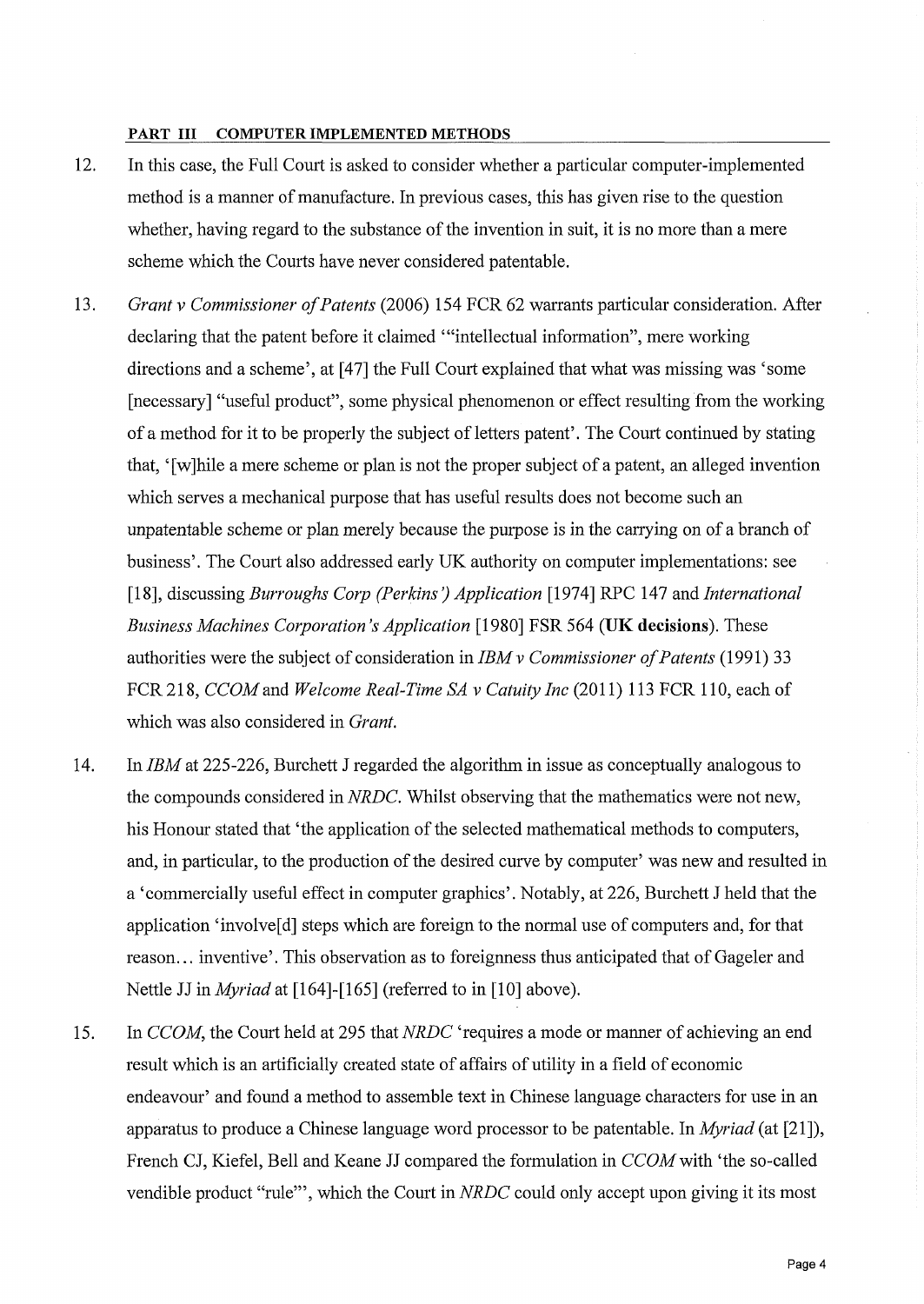generous interpretation (see 276). In so doing, their Honours stated that *CCOM's* formulation 'should be taken as a guide rather than as a rigid formula'. The Commissioner respectfull agrees. She also observes that, in reaching its conclusion, at 293, the Full Court in *CCOM* considered *IBM* and the UK decisions referred to therein (see [13] above), esp. *Burroughs* at 161. Accordingly, *CCOM* is illustrative of a case in which a computer program that has the *effect of controlling computers to operate in a particular way* has been held proper subject matter for letters patent, consistently with *NRDC:* see *Data Access Corporation v Powerflex Services Ply Ltd* (1991) 202 CLR 1 per Gleeson CJ, McHugh, Gummow and Hayne JJ at [20]. (Gummow J was on the bench that decided *CCOM.)* See also *RA* at [75], citing *CCOM,* where the Full Court's reasoning conforms with *Data Access.*

- 16. *CCOM*, then, was concerned with a new method that affected the operation of an apparatus in physical form in contrast to one that merely used a computer to implement a scheme. Importantly, in *CCOM*, the Court required more than the mere satisfaction of a two-limbed 'test' and its approach to manner of manufacture is consistent with more recent Full Court authority, notably *RA* and *RPL* (cf. AOS, *passim,* but esp. [32]).
- 17. In *Catuity,* a first instance decision, Heerey J discussed the approach taken in *CCOM, IBM* and the UK decisions (see [116]-[128]). His Honour did not accept (at [128]) that a 'physically observable effect' was necessarily required. However, the Full Court in *Grant —* of which Heerey J was a member – subsequently held (at  $[32]$ ) that 'a physical effect in the sense of a concrete effect or phenomenon or manifestation or transformation is required', stating of the invention in *Catuity* that '[w]hile there was not a physically observable end result in the sense of a tangible product, the invention involved an application of an inventiv method where part of the invention was the application and operation of the method in a physical device', consistently with *NRDC* (see *Grant* at [30]; see also *RA* at [94]).

### PART IV RA AND RPL

- 18. *RA* and *RPL* are the two most recent Full Court decisions concerning computer−implemented inventions. The Commissioner respectfully submits that the Appellants' attack on them is unwarranted. Properly understood, these authorities represent orthodox applications of the developed principles of manner of manufacture to computer-implemented methods. Indeed, the High Court refused an application for special leave to appeal from the decision in *RPL* on the basis that 'the Full Court was plainly correct': see [2016] HCASL 84. (Cf. Ground 6.)
- 19. The Commissioner submits that the following propositions emerge from *RA* and *RPL.*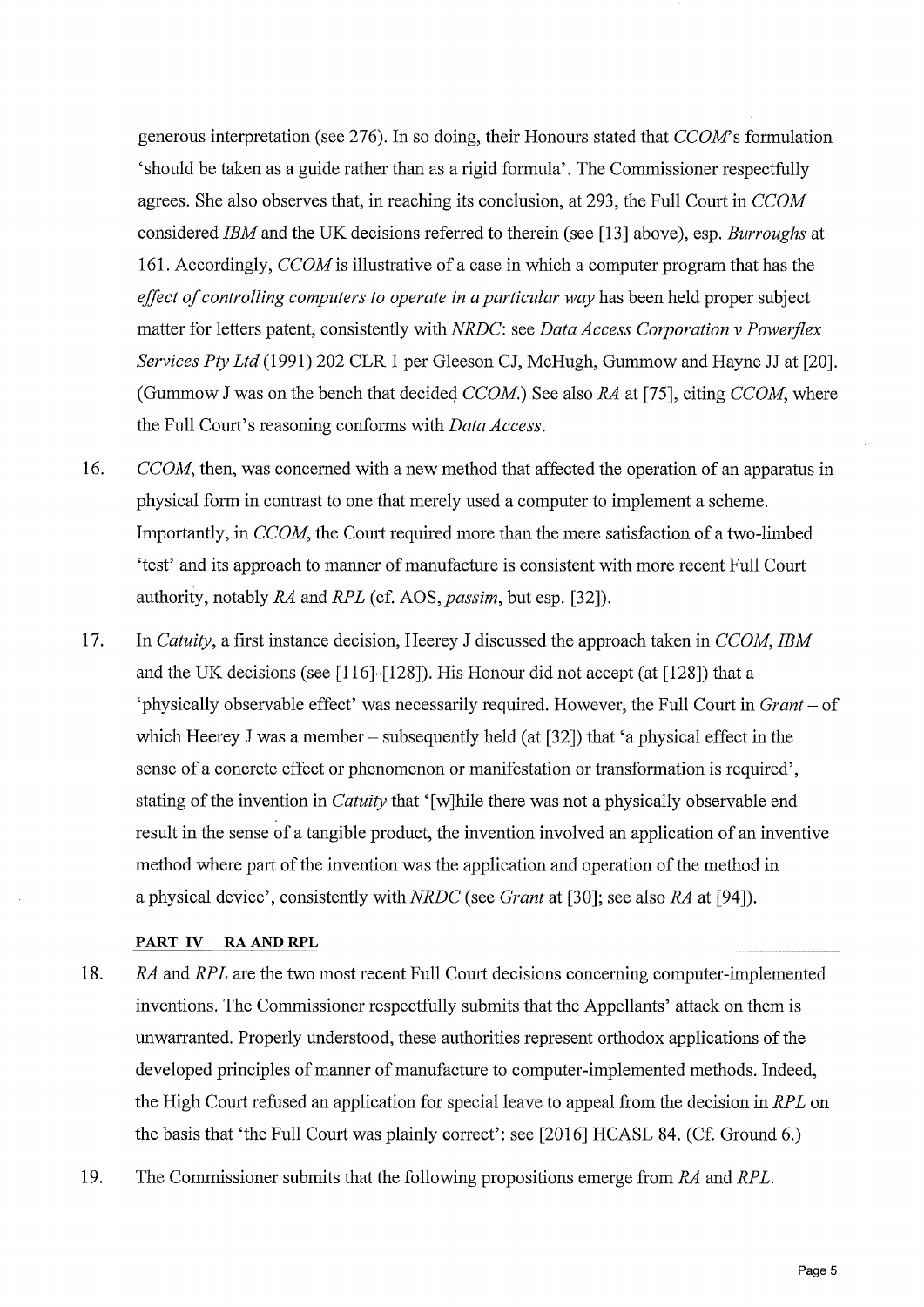- 20. *First*, the Court must decide, as matter of substance not form, whether the claimed invention is proper subject matter for a patent: *RPL* at [99]; *RA* at [106], [117]. This requires consideration of both the claims and the body of the specification: *RPL* at [114].
- 21. *Secondly,* the assessment is not done mechanically pursuant to precise guidelines. It is a question of understanding what has been the work of, the output of, and the result of, human ingenuity and then applying the developed principles: *RA* at [116]; *RPL* at [112].
- 22. Thirdly, a distinction exists between a technological innovation and a business innovation The former is patentable; the latter is not: *RA* at [93]; *RPL* at [100]. Thus a business metho or scheme is not, *per se,* a proper subject for letters patent: *RPL* at [96]. Nor are abstract ideas, mere intellectual information or mere directions for use: *RA* at [101]; *RPL* at [100].
- 23. *Fourthly,* a computerised business method or scheme can, in some cases, be patentable. However, '[w]here the claimed invention is to a computerised business method, the inventio must lie in that computerisation': *RPL* at [96]. This requires 'some ingenuity in the way in which the computer is used': *RPL* at [104]. It is not a patentable invention 'to simply "put" a business method "into" a computer to implement the business method using the computer for its well−known and understood functions': *RPL* at [96]. The Commissioner observes that there is an affinity between this approach and the proposition illustrated by *Microcell,* referred to in *NRDC* at 262 and by Gageler and Nettle JJ in *Myriad* at [131], that the use of a know. substance for a new but analogous purpose, for which its known properties make it suitable, is not a proper subject of letters patent under the established principles.
- 24. *Fifthly*, an invention must be examined to ascertain whether it is in substance a scheme or plan, or whether it can broadly be described as an improvement in computer technology: *RPL* at [96]. In conducting this analysis, it may be useful to: (i) ascertain whether the contribution is technical in nature: *RPL* at [99], *RA* at [114]; (ii) consider whether the invention solves a 'technical' problem within or outside the computer: *RPL* at [99], *RA* at [103]; (iii) consider whether the invention results in an improvement in the functioning of the computer, irrespective of the data being processed: *RPL* at [99], *RA* at [118]; (iv) consider whether the invention requires 'generic computer implementation', as distinct from steps 'foreign' to the normal use of computers: *RPL* at [99], [102]; *RA* at [101]; and (v) consider whether the computer is merely the intermediary, configured to carry out the method using program code for performing the method, but adding nothing to the substance of the idea: *RPL* at [99].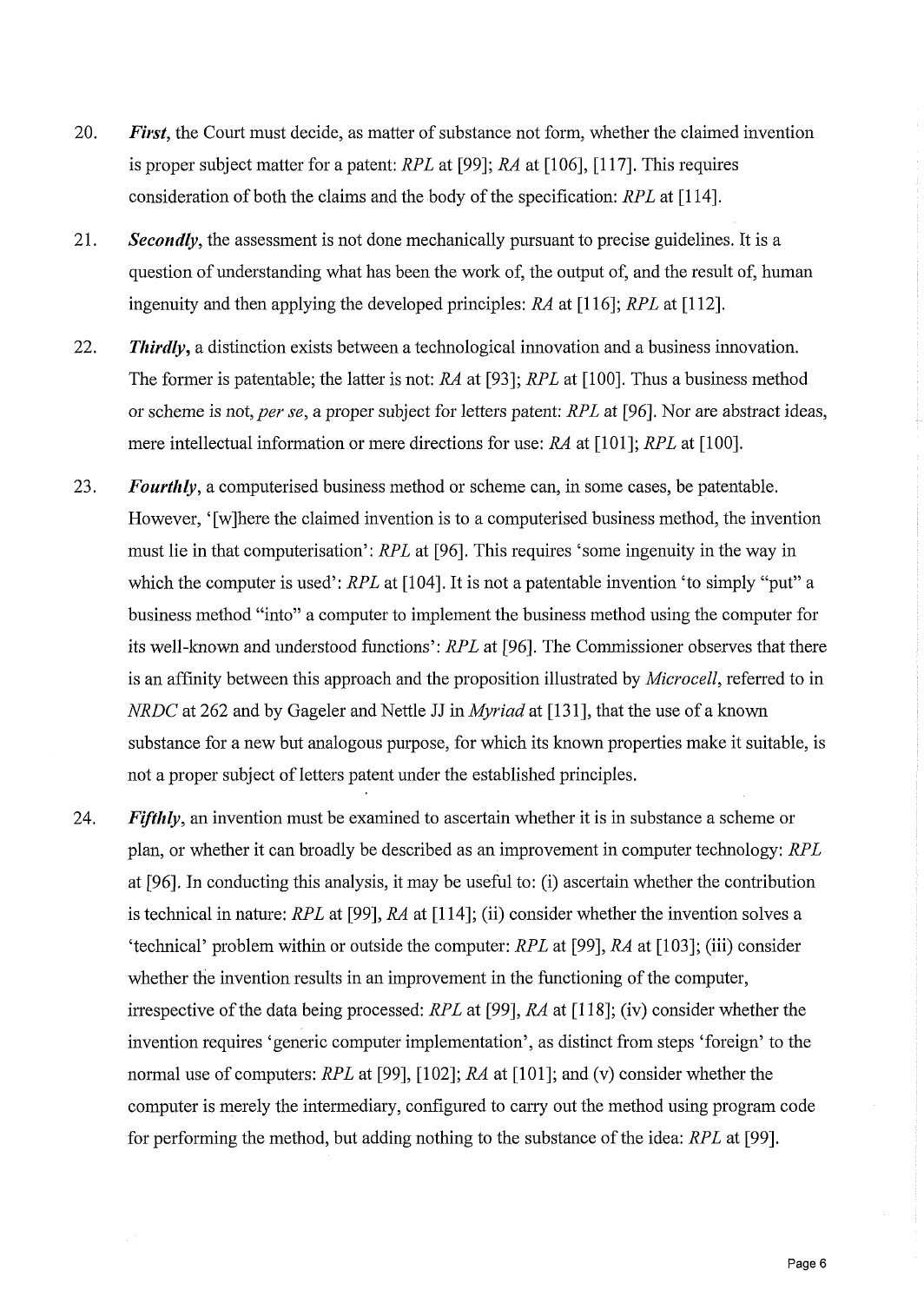25. *Sixthly*, the circumstance that a business method or scheme cannot be implemented without using a computer does not, of itself, provide patentability: *RPL* at [102]-[104]. The speed and power of computers make them a fast and efficient tool for businesses, and few busines processes today are performed without the use of a computer: *RPL* at [85]. Where a busines method or scheme is implemented by using a computer to perform its ordinary functions, the claimed invention 'is still to the business method itself' and therefore unpatentable: *RPL* at [104]. Similarly, the physical effects that computers generate by ordinary computational processes, such as displaying an object on a screen, are not, of themselves, sufficient to render a computerised business method or scheme patentable: *RA* at [105]−[106], [114]. As *RA* and *RPL* make plain, it is insufficient when assessing a computer-implemented invention merely to ask whether the claimed invention satisfies the two limbs identified in *NRDC* of (1) an 'artificially created state of affairs' and (2) utility in the field of 'economic endeavour'.

#### PART V APPELLANTS' SUBMISSIONS

- 26. The Commissioner respectfully submits that the reasoning in *RA* and *RPL,* as outlined above, is consistent with *NRDC* and *Myriad,* and that the primary judge was correct to find that the application of those authorities led to the conclusion that the invention claimed in each patent in suit is not a manner of manufacture. The Appellants' arguments to the contrary should not be accepted. Some specific responses to the Appellants' submissions follow.
- 27. As to AOS [13]−[14], there is no inconsistency between *Grant* and *CCOM.* To the extent that there is an inconsistency between *Grant* and *Catuity* as to whether a 'physical effect' is required, *Grant* is to be preferred; *Catuity* is inconsistent with *NRDC* and, on this issue, ought to be rejected. See [17] above. The Appellants' argument that it is enough for a 'physical effect' to be 'embodied by electronic processes in a computer system' should not be accepted. Such an approach is dangerously apt to render patent eligible a wide class of inventions that have never been so – including a computer implementation of the 'invention' in *Grant*
- 28. At AOS [18]ff, the Appellants speculate as to whether *RA* imported from US jurisprudence the 'machine or transformation test'. This provides that a claimed invention is not patentable if it is not tied to a machine and does not transform an article: *Bilski v Kappos* 561 US 593 (2010) and *Alice Corporation v CLS Bank International* 573 US (2014). The Appellants' speculation is without warrant: the Full Court did not engage in the exercise attributed to it. Moreover, contrary to AOS [22], the passages of *NRDC* relied on by the Full Court constitute the High Court's summation of arguments and reasoning which it accepted. The Appellants' criticism of the Full Court's reasoning at AOS [26] is similarly misplaced.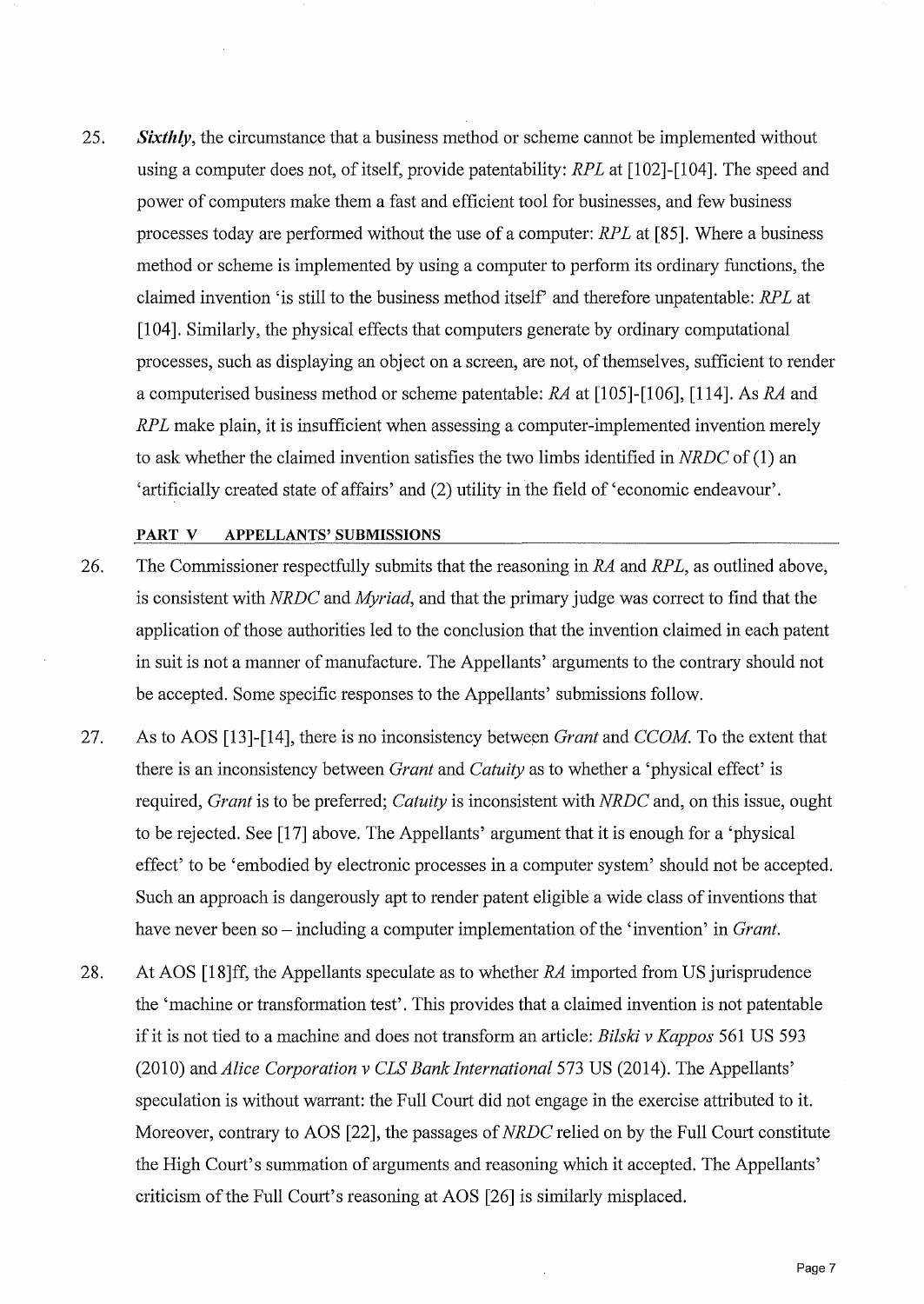- 29. At AOS [23], the Appellants refer to *CCOM.* As the High Court in *Data Access* stated at [20], *CCOM* confirms that 'claims to computer programs... which have the effect of controlling computers to operate in a particular way, [may be]... held to be proper subject matter for letters patent, as "achieving an end result which is an artificially created state of affairs of utility in the field of economic endeavour", within the meaning of *NRDC*'. *CCOM* does not stand for the proposition that an invention need only bring about an artificially created state of affairs, the significance of which is economic, to constitute a manner of manufacture.
- 30. At AOS [27]-[31], the Appellants criticise *RPL* (at [104]) by suggesting a possible 'confliction' or 'tension' with *CCOM,* where none exists. At [104] the Full Court in *RPL* observed that a 'computer−implemented business method can be patentable where the invention lies in the way in which the method is carried out in the computer' and that '[t]his necessitates some ingenuity in the way in which the computer is utilised'. Thus, the Full Court identified where the relevant ingenuity is to be found. See *N V Philips Gloeilampenfabrieken v Mirabella International Pty Ltd* (1995) 183 CLR 655 at 663−665; *Myriad* per Gageler and Nettle JJ at [125]−[131]. See also *RPL* at [111]. The Commissioner submits that the Full Court was correct. Contrary to AOS [28], the Court was not rejecting the proposition that manner of manufacture, novelty, inventiveness and utility are distinct requirements (cf. AOS [30]).
- 31. As to AOS [32]−[33], the Appellants state that 'the primary judge properly concluded that the invention claimed in the Patents satisfied the "test" in NRDC' — namely it brings about an artificially created state of affairs the significance of which is economic. AOS [33] asserts that this ought to have been 'enough' to satisfy manner of manufacture. Thus, the Appellants advance the proposition that the 'test' is a rigid formula the application of which conform with *CCOM*. With respect, this is incorrect. The primary judge's inverted commas, like those deployed in *Myriad*, indicate that a rigid application of the 'test' ought to be 'denounced' fo resting 'upon an unduly narrow characterisation of the effect of the decision in NRDC': *Myriad* at [21]-[22]. The approach of the High Court in *NRDC* to Morton J's 'rule' is comparable *(Myriad* at [21] and at [119] citing *Grant* at [12]). *RA* at [102] is correct.
- 32. As to AOS [33]−[35], the Appellants treat the primary judge's attempts to ascertain 'the qualities of the invention before the court' *(Myriad* at  $[21]$ ) – e.g. can the computer perform a function which before it could not (like *IBM);* is its efficiency improved (like *CCOM)* — as declarations of hard categories into which computer-implemented methods are to be pigeonholed if they are to be declared manners of manufacture. The primary judge was not so engaged. Rather, consistently with the case−by−case approach endorsed by the High Court, his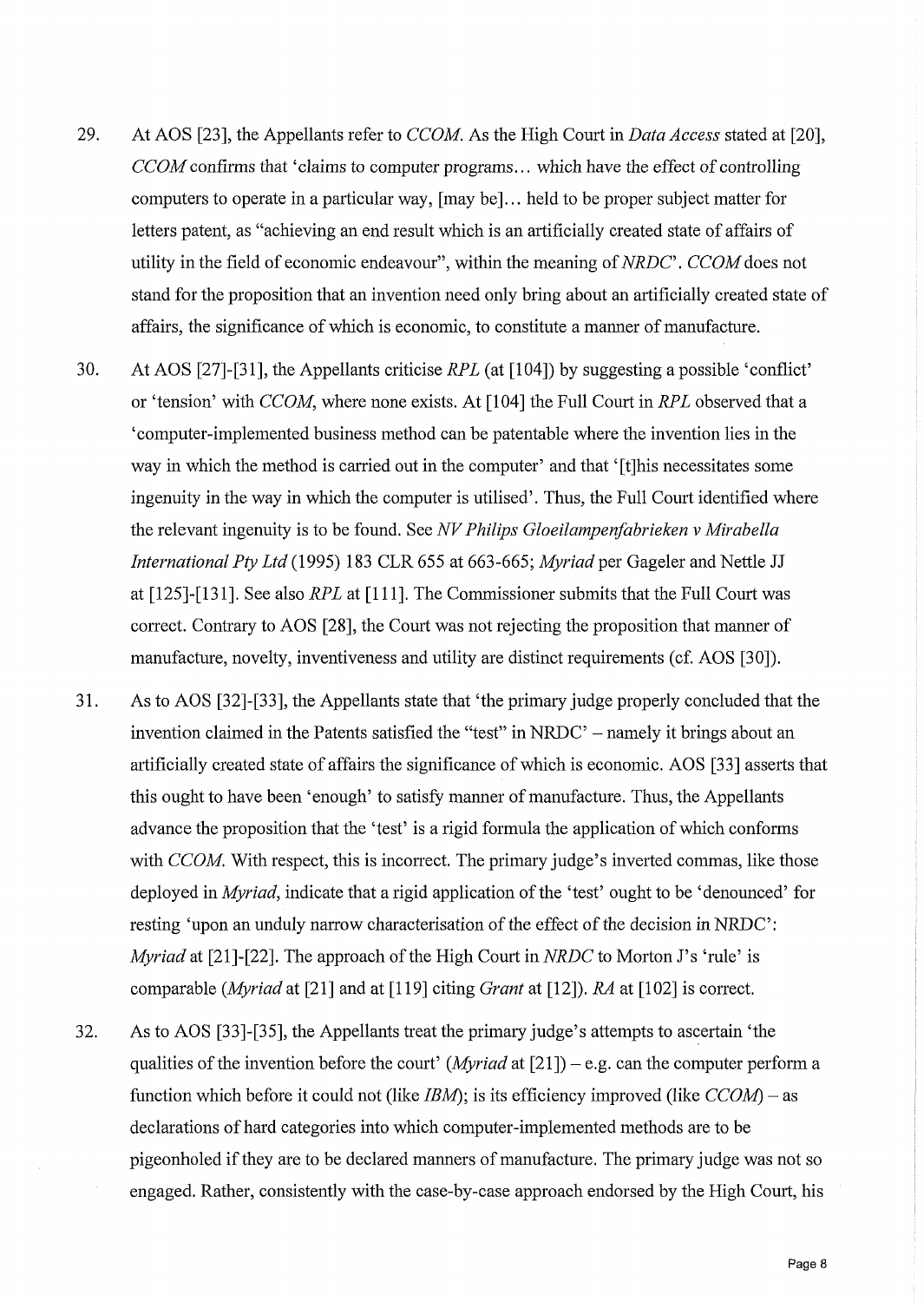Honour assessed whether the patents before him disclosed the mere use of a computer to implement a business method or something more, viz something 'foreign' to the normal use of computers. His Honour did not apply the machine or transformation test (cf. AOS [34]).

- 33. At AOS [36]−[37], the Appellants criticise the primary judge for having impermissibly incorporated considerations of inventive step and then, further, for failing to incorporate them properly (by mosaicking). These criticisms are unfounded. His Honour was considering inventiveness or ingenuity in the context of manner of manufacture, not inventive step. The references to *Minnesota Mining* and *Alphapharm* (which should be 293 and [41] respectively) are not to the point. Further, Perram J did not articulate a 'test' (the High Court's inverted commas) departing from *NRDC* as applied in *CCOM*; these cases do not supply a 'test'
- 34. As to AOS [38], the 'asserted "effect" to which the Appellants refer is unclear and the decisions are unidentified. In any event, the Commissioner seeks to apply the law on manner o f manufacture developed and applied in *NDRC, Myriad, Grant, RA, RPL* &c, as explained above. These authorities do not require the application of special rules to the assessment of business method or software patents, viz 'the machine or transformation test'. Nor do they advocate the coalescence of novelty, inventive/innovative step and manner of manufacture.
- 35. As to AOS [39], the Commissioner is unable to identify any decision of any Australian Court in which it has been stated that the 'the machine or transformation test' is 'the sole test for business and software patents'. If by 'the principles in CCOM' the Appellants intend a narrow articulation of a 'test' corresponding with Ground 2, the Commissioner respectfully submit that this Court should decline to make the 'affirmation' sought for the reasons outlined above.
- 36. As to AOS [40]-[41], the Commissioner embraces the statement of the Full Court in *RA* at [107] that 'the invention is to be understood as a matter of substance and not merely as a matter of form' (cited with approval by Gageler and Nettle JJ in *Myriad* at [144]). Drafting cannot 'transcend the reality of what is in suit' and the Commissioner asks this Court to assess the Appellants' patents with those statements in mind *(Myriad* at [145]). See also [9] above. The question is not whether the claim is defined by steps that 'have the character of specific computer functionality' but whether, in substance, the claimed invention is the proper subject of letters patent (cf. AOS [41]).
- 37. As to AOS [42], the Commissioner respectfully disagrees with any proposition that, in this context, the Courts cannot have regard to the prior art. See *Myriad* at [12]; *NRDC* at 264. Further, the Appellants' contention that computer−implemented methods are to be assessed

 $\frac{1}{\sqrt{2}}$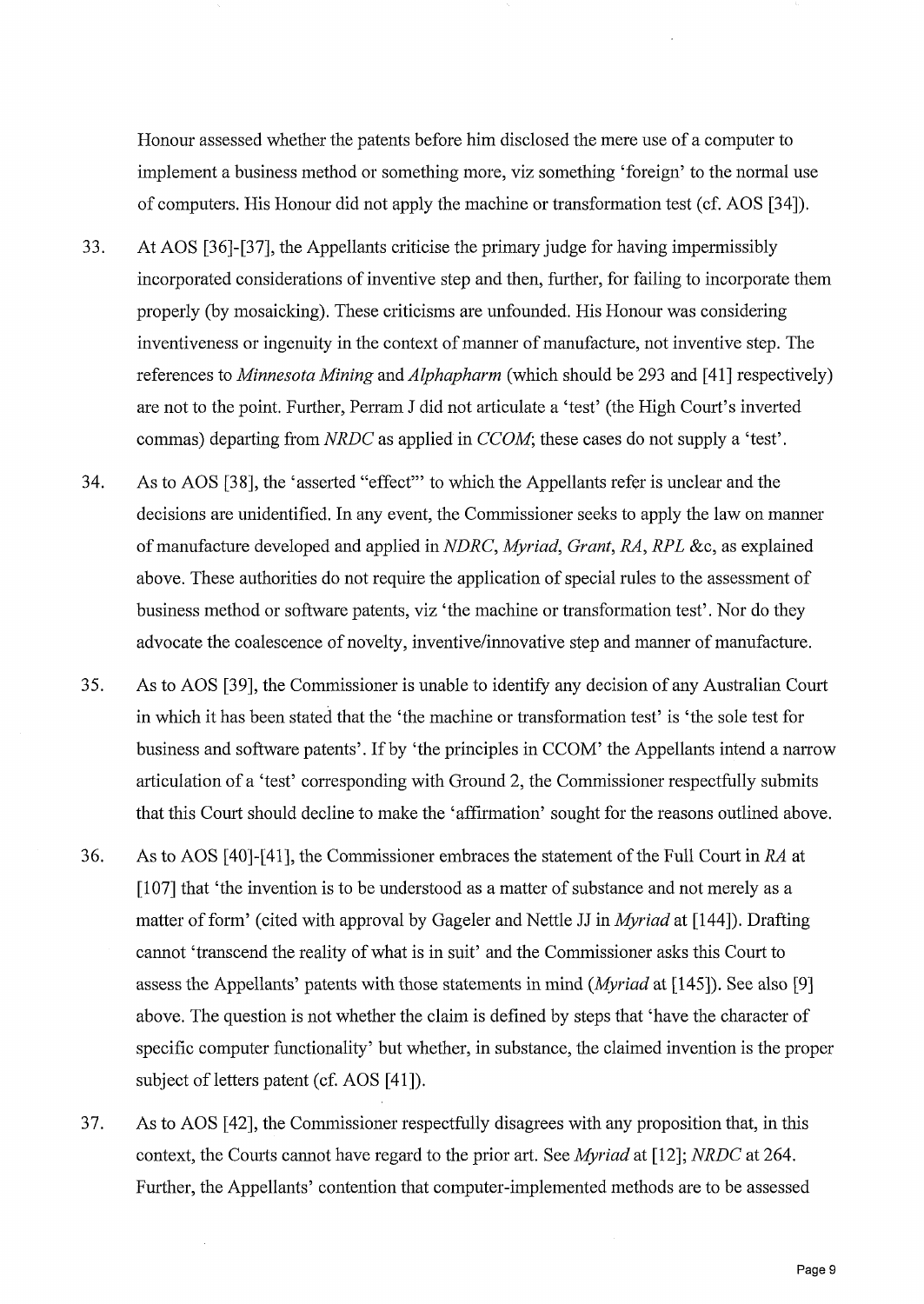against whether or not the method is embodied in computer technology that can be *used in* a business is, with respect, wrong. It is not supported by the authorities, including *Catuity,* in which the language in issue constitutes no more than *obiter* description of the commercial background to the patent there in suit. If, however, Heerey J's observation be capable of elevation beyond *obiter* description, in the Commissioner's submission it ought be rejected.

- 38. As to AOS [43]−[44], the question posed by the Court in *NRDC* (see the *first* point in [6] above), does not invite the creation of categories, into which a computer−implemented method must fall, or which it must avoid, in order to satisfy s 6 of the *Statue of Monopolies* (e.g. whether it constitutes 'a combination of functions performed by a computer' or provides 'an enhanced user experience'), and the primary judge did not posit one (the improvement of computer 'efficiency'). Nor does it invite a comparison between a claimed invention and another patentable invention and the declaration, `if that one was patentable, this one should be too'. The task of the Court is to ascertain 'the qualities of the invention' by reference to its substance, not its form, to determine where the ingenuity in the invention resides. PART VI CONCLUSION
- 39. The Commissioner respectfully submits that the Full Court should affirm the reasoning in *RA* and *RPL.*

17 October 2018

C Dimitriadis G R Rubagotti Nigel Bowen Chambers Counsel for the Commissioner of Patents

Emily Sang

AGS lawyer for and on behalf of the Australian Government Solicitor Lawyer for the Commissioner of Patents